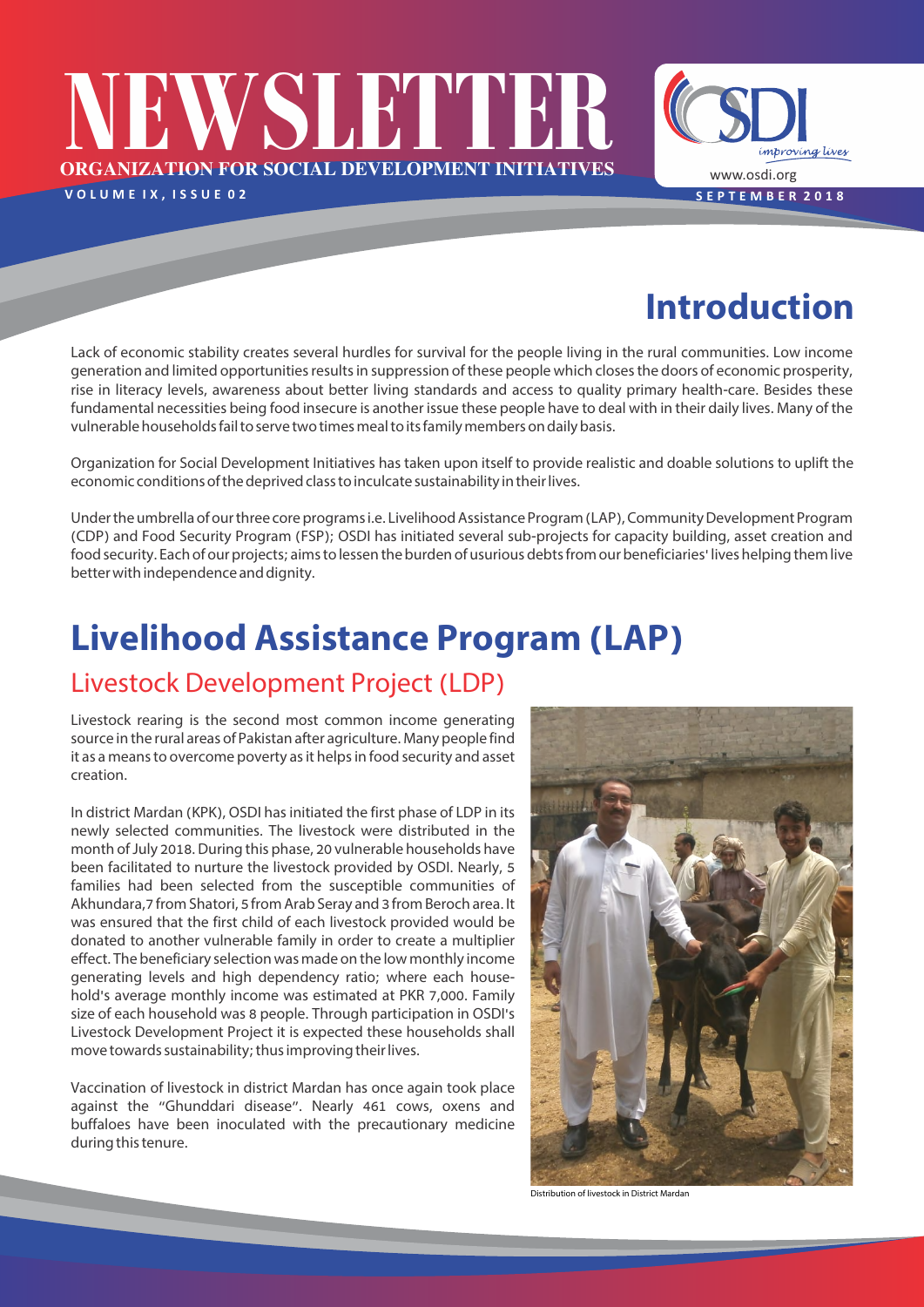## Small Rural Enterprise Project (SREP)

Lack of opportunities and growth in the rural communities leads to depression and other complexities in the unemployed and educated youth. OSDI provides an equal opportunity to such capable individuals to live their dreams by helping them to initiate their own businesses via SREP.

Under this project, vulnerable youth having no land or any other source of income are empowered to share their business ideas. Upon checking the business probability; OSDI's team further smoothens these business plans and provides optimum guidance such as financial literacy trainings, understanding of consumer needs and developing resource management.



SREP beneficiary Intikhad Ali sitting in his OSDI supported grocery shop

During this quarter, OSDI facilitated 4 energetic youth from the communities of Arab Seray, Akhundara and Shahtori. 2 deserving males and 2 females have been selected and facilitated to initiate their own grocery stores. In the upcoming days, process monitoring would be done by the Monitoring &Evaulation team of OSDI to observe the sustainability creation in the lives of these 4 vulnerable households.

## **Community Development Project (CDP)** Education

Temporary Learning Center (TLC) of Chib Sheikh community was successfully inaugurated during this quarter. Due to OSDI's frequent social mobilization campaigns and one-to-one meetings with the people; 56 outof-school age going children were enrolled and are now acquiring quality primary education. OSDI has also facilitated these students with course books. During the summer vacations a solar system has also been set-up to generate electricity; due to which ceiling fans and light bulbs can work.



Both the male teachers appointed by OSDI in this school have been using Various teaching pedagogies to engage and motivate the students. As a mdependence day celebration at TLC Chip Sheikh

result students are actively participating in their learnings. Young illiterate males have also started attending the classes after school hours to learn about Basic Adult Literacy. Understanding the application of different learning strategies involved in adult learning processes; OSDI organized a Teacher's Training workshop in collaboration with NCHD in district Lasbela. Primary aim of this training was to acquaint the teachers with "Basic Literacy Skills" to help them impart education to young adult learners. Area identification of highly vulnerable communities was done in district Lasbela to enhance parameters of OSDI's education project; in this regard surveys were conducted in the communities of PiniLadho and Sayarani Goth. A School Management Committee (SMC) has also been formed in Sayarani Goth.

Students of OSDI's second TLC in Arab Seray community of district Mardan were facilitated with school uniforms to promote equality amongst them. It was also for the first time 'Parents Day' was celebrated in this school. Due to OSDI's constant advocacy the government has accepted to construct a proper school in Arab Seray community and make it functional. As previously committed, students of Faiz-ul-Islam school were also provided with uniforms.



Figure 1: Gender Wise Break-up of Patients Treated in GMC's

#### Health-care

During this quarter, free General Medical Camps (GMCs) were held in each district. 756 patients were treated and consulted by OSDI's appointed doctors and free medicines were also provided to the ailing people. The GMC in Shahtori community of district Mardan (KPK) was held in May 2018 in which 185 patients were facilitated. On the other hand, in district Lasbela (Baluchistan) 571 patients availed the treatment in July 2018.

Most common diseases diagnosed in patients were GIT infection (Gastro Intestinal Tract), RTI (Respiratory Tract Infection), Musculoskeletal Pain and Viral Fever. These

health issues can be related to the lack of community awareness on living hygienically and consuming safe water and clean food. Besides this, being illiterate about safe sanitation practices, hand-wash or maintaining physical and environmental cleanliness also negatively affects the health of the people. Respiratory issues can also be due to the impurities in the air and unavailability of plants to refresh the atmosphere. In June 2018, a generous donation of medicines was given to Frontier Constabulary Baluchistan (F.C.) for the free treatment of ailing people in their hospital.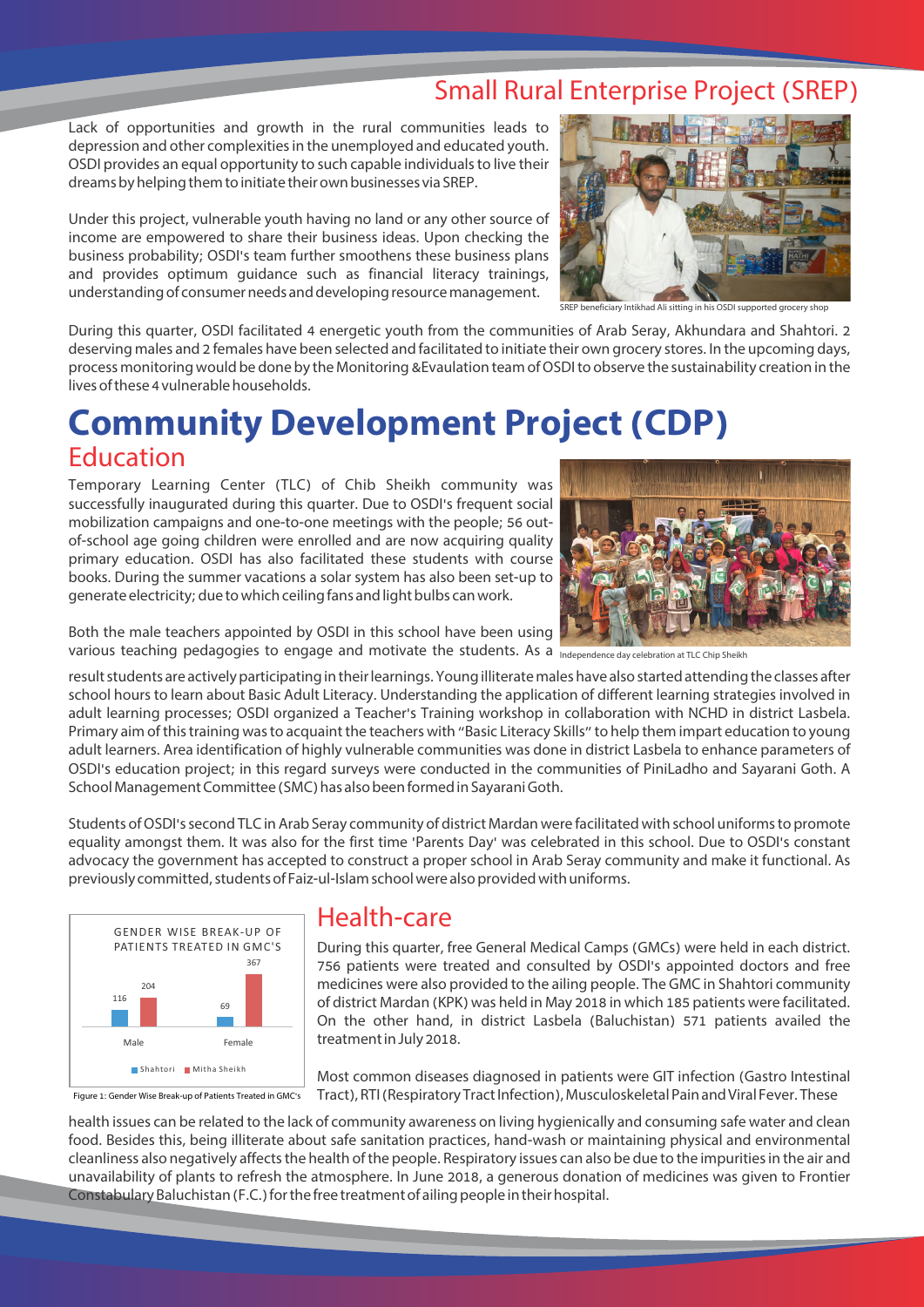On 30th May 2018, inauguration of the newly renovated and refurbished District Head Quarter (DHQ) Hospital emergency room was done by OSDI. The up gradation was made on the special request of the senior management of the district government. OSDI donated hi-tech machines and medical equipment to better facilitate the patients. Along with this a proper reception and waiting area was also constructed by OSDI.

### Water Nearby Homes (WNH)

Water scarcity issues are very common in the rural communities of Pakistan. In district Mardan, OSDI initiated to provide a water supply scheme to the 40 households of Upper Badam region. The only water facility available to these people was a natural fountain however, upon drying up; the community was dependent on the villagers of the Lower Badam region who allowed them to avail water only 5 hours in a day from the water bore facility.

In the mountainous community of Akhundara, U.C. Palo Dheri, OSDI intervened to do a bore and install a water tank to facilitate the 35 households. After successfully digging, 230 ft deep water was extracted.

Moving on, towards district Lasbela, OSDI has planted a water storage tank in the community of Moosa Goth, within the revenue village of Bohaar upon the request of its people.BBCM (Broad Based Community Meeting) has been held in the community of Moosa Goth to discuss and highlight the role and responsibilities of the community members. OSDI has installed a drip irrigation system within this community to grow vegetables.



As for the water project of Kareer Goth it is in the final phase of completion as of now.

| <b>SWP</b> installed in<br><b>Areas</b> | <b>District</b><br><b>Name</b> | No. of<br><b>Households</b> | <b>Water</b><br><b>Tank</b> | <b>Capacity to Store</b><br>(Liters) | <b>Bore</b>              | <b>Liters of Water</b><br><b>Extracted</b><br>(Per Day) |
|-----------------------------------------|--------------------------------|-----------------------------|-----------------------------|--------------------------------------|--------------------------|---------------------------------------------------------|
| Upper Badam                             | Mardan                         | 40                          | yes                         | 6,000                                |                          | $\overline{\phantom{0}}$                                |
| Akundara                                |                                | 35                          | yes                         | 1,000                                | ves                      | 10,800                                                  |
| <b>Bohaar</b>                           | Lasbela                        | 20                          | yes                         | 6,000                                | $\overline{\phantom{0}}$ | $\overline{\phantom{0}}$                                |

Table 1: Details of SWP installed in Focused Communities

#### Natural Resource Management (NRM)

| <b>Village Name</b> |         |     | <b>District No. of Households Total Plants Donated</b> |
|---------------------|---------|-----|--------------------------------------------------------|
| Shaturi             |         | 110 | 1100                                                   |
| Surkhabi            | Mardan  | 48  | 480                                                    |
| Akhundara           |         | 36  | 360                                                    |
| Moosa Goth          | Lasbela | 20  | 100                                                    |

Table 2: Total Plants Donated in Focused Communities

5 non-fruit plants. The family size in each household was 10 members.

Similar to the previous year, Hingol National Park in Baluchistan donated 100 plants to OSDI during the month of August 2018. These seedlings were distributed amongst the community of Moosa Goth which have been facilitated with a water storage tank by OSDI.

Besides this, plantation activity has also been conducted in the OSDI's newly built Temporary Learning Center (TLC) of Chib Sheikh.

The first phase of plantation activity was initiated in Mardan district. During the plant distribution activity held in April 2018, nearly 1940 seedlings were donated within the vulnerable communities of Shahturi, Surkhabi and Akhundara. Each household within these villages was facilitated with 5 fruit and



Plants being distributed in District Mardan under NRM project